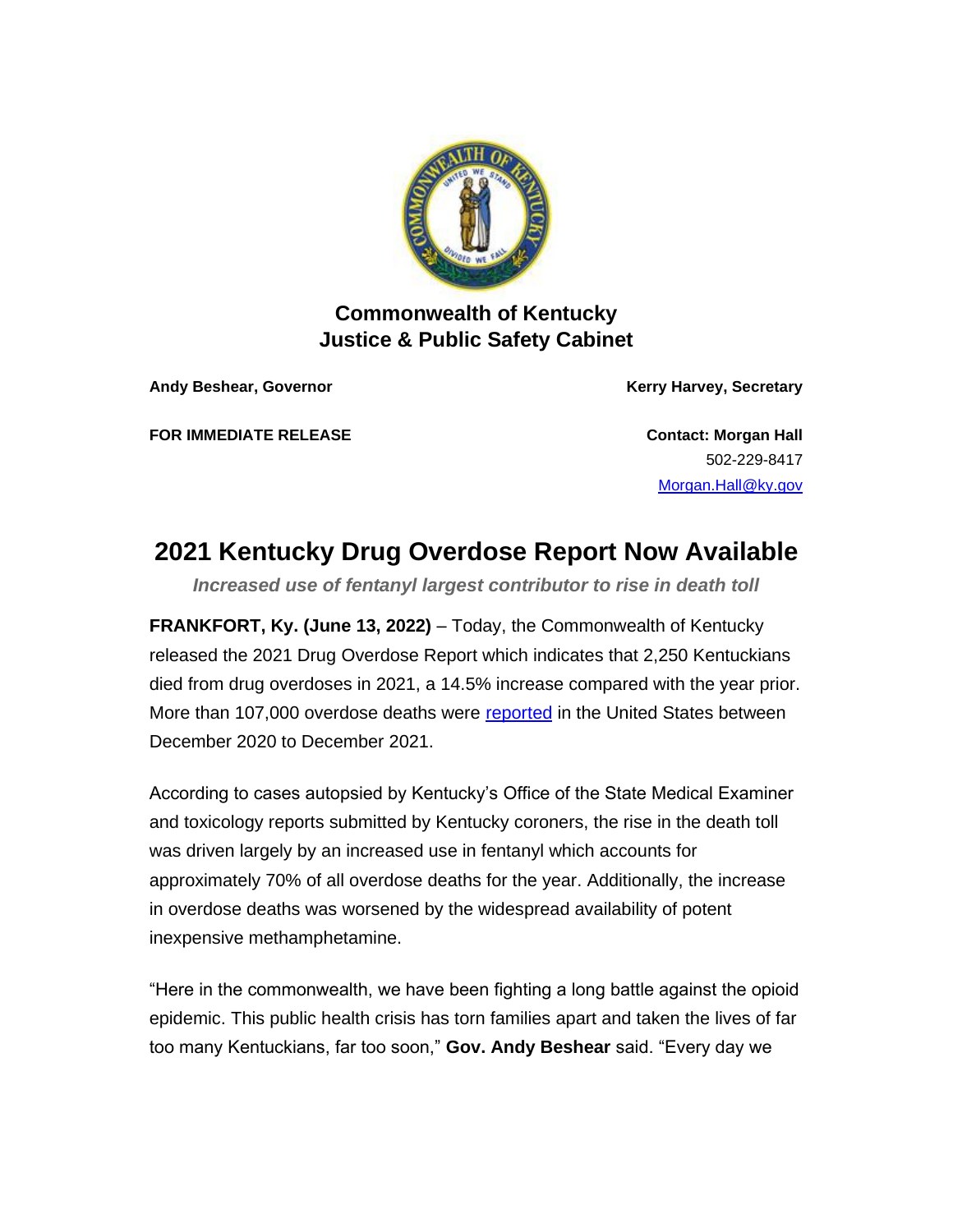must work together to fund recovery programs and treatment options so that we can continue to address this scourge and get our people the help they need."

[The 2021 Overdose Fatality Report,](https://odcp.ky.gov/Reports/2021%20Overdose%20Fatality%20Report%20%28final%29.pdf) released by the Kentucky Justice and Public Safety Cabinet and the Office of Drug Control Policy (ODCP), compiled data from the Office of the State Medical Examiner, the Kentucky Injury Prevention & Research Center and the Kentucky Office of Vital Statistics.

"The drug epidemic is not a Kentucky issue or political issue, but a nationwide issue that is affecting everyone and every state," said **ODCP Executive Director Van Ingram**. "Our focus over this next year will be on increasing access to clinical care for those suffering from an addiction and offering more harm reduction measures."

Since his appointment as Secretary of the Justice and Public Safety Cabinet, Kerry Harvey has made it clear that fighting the drug epidemic while reducing the stigma around it is a top priority.

"The Justice and Public Safety Cabinet has been and remains committed to those struggling with addiction and their families," said **Secretary Harvey**. "The safety of all Kentuckians is one of the issues at the heart of this problem. We are working to provide help to all those affected by drug addiction, especially those who are seeking to go into recovery."

## **Fighting the Epidemic**

Through partnerships across state government, including the Justice and Public Safety Cabinet, the Cabinet for Health and Family Services and the Kentucky Transportation Cabinet, the Beshear-Coleman administration is diligently working to provide wider and easier access to recovery, reduce addiction and prevent reincarceration of offenders. These programs will help continue the fight against the drug epidemic in Kentucky while providing help for those who need it.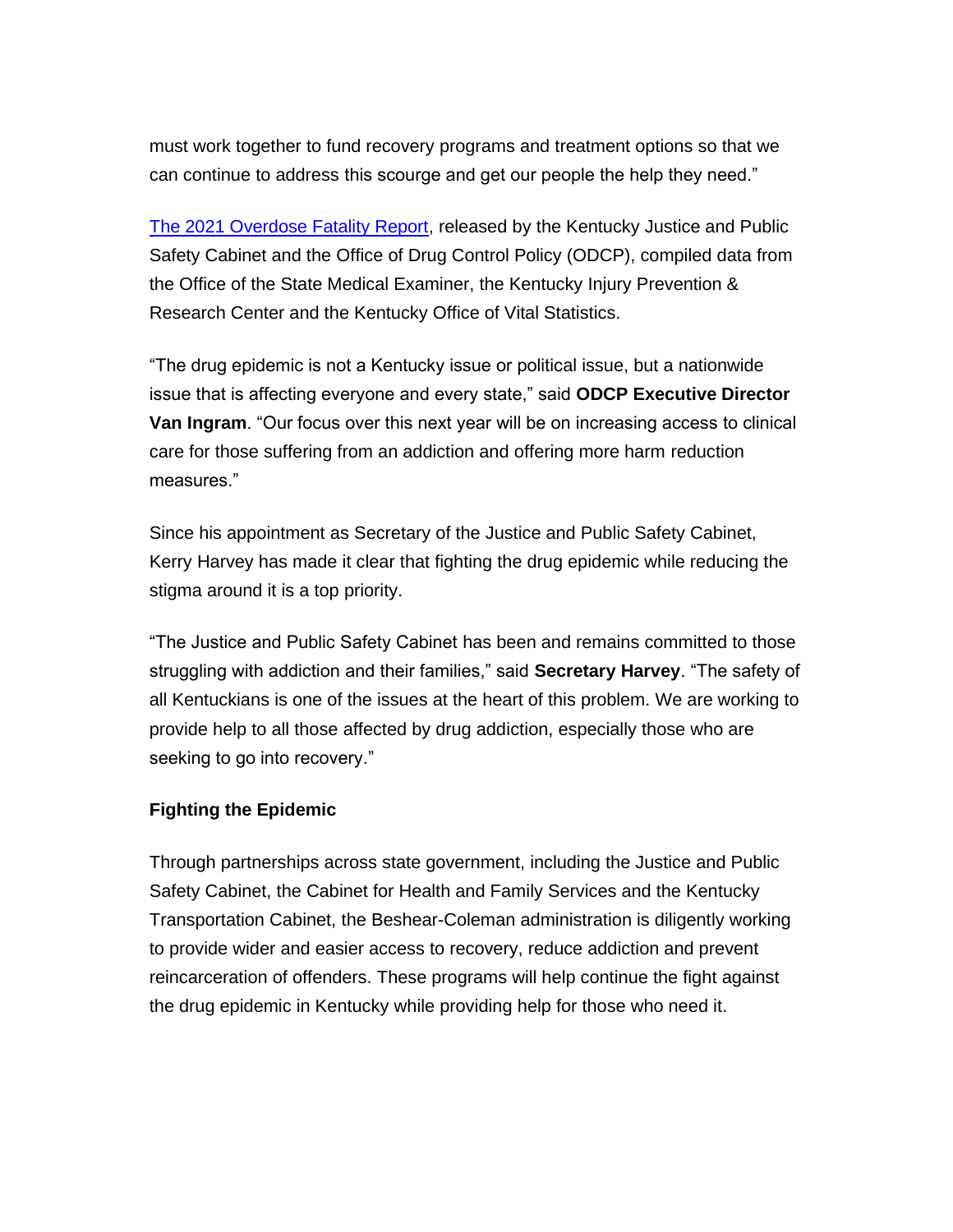[Earlier today,](https://urldefense.com/v3/__https:/kentucky.gov/Pages/Activity-stream.aspx?n=Justice&prId=111__;!!Db6frn15oIvDD3UI!gbHCfbVZgrvk-AVoXzj2AL8CC8fBvaxH9d8g-Enbhd6GxuT6yxh7OcbSBgoGr_QrtTkJddBb_bFlihfogvyXlnGG2WxkovS8VF47kw$) the Governor announced that Kentucky is working to establish counties as "Recovery Ready Communities" in an effort to help individuals fighting an addiction receive critical resources at no cost, and work to reduce the ongoing public health crisis that is sweeping across the nation. This is in response to [Gov.](https://urldefense.com/v3/__https:/kentucky.gov/Pages/Activity-stream.aspx?n=GovernorBeshear&prId=674__;!!Db6frn15oIvDD3UI!gbHCfbVZgrvk-AVoXzj2AL8CC8fBvaxH9d8g-Enbhd6GxuT6yxh7OcbSBgoGr_QrtTkJddBb_bFlihfogvyXlnGG2WxkovQCmJWCGQ$)  [Beshear signing House Bill 7](https://urldefense.com/v3/__https:/kentucky.gov/Pages/Activity-stream.aspx?n=GovernorBeshear&prId=674__;!!Db6frn15oIvDD3UI!gbHCfbVZgrvk-AVoXzj2AL8CC8fBvaxH9d8g-Enbhd6GxuT6yxh7OcbSBgoGr_QrtTkJddBb_bFlihfogvyXlnGG2WxkovQCmJWCGQ$) last year, which ensures communities are recoveryready through the availability of high quality recovery programs offered within their area.

HB 7 created the [Advisory Council for Recovery Ready Communities](https://urldefense.com/v3/__https:/kentucky.gov/Pages/Activity-stream.aspx?n=GovernorBeshear&prId=919__;!!Db6frn15oIvDD3UI!gbHCfbVZgrvk-AVoXzj2AL8CC8fBvaxH9d8g-Enbhd6GxuT6yxh7OcbSBgoGr_QrtTkJddBb_bFlihfogvyXlnGG2WxkovQ6wGkrAg$) within ODCP, who is partnering with Volunteers of America to launch a Recovery Ready Community Certification Program for cities and counties to apply for upon offering transportation, support groups, recovering meetings and employment services at no cost to residents currently seeking treatment for a drug or alcohol addiction.

During the 2022 legislative session, Gov. Beshear continued his work to champion legislation to fight the epidemic and ensure necessary support is available to those who are struggling with addiction. The Governor worked with a bipartisan group of state leaders to act on [recommendations](https://urldefense.com/v3/__https:/kentucky.gov/Pages/Activity-stream.aspx?n=Justice&prId=94__;!!Db6frn15oIvDD3UI!gbHCfbVZgrvk-AVoXzj2AL8CC8fBvaxH9d8g-Enbhd6GxuT6yxh7OcbSBgoGr_QrtTkJddBb_bFlihfogvyXlnGG2WxkovQsHNf7mg$) made by The Pew Charitable Trusts on how to best address the opioid crisis. This includes signing [Senate Bill 90](https://apps.legislature.ky.gov/recorddocuments/bill/22RS/sb90/bill.pdf) into law to provide eligible individuals an alternative to receive treatment for a behavioral health disorder instead of incarceration, expand recovery-ready housing as well as access to treatment for pregnant and parenting people in rural areas.

Additionally, the Governor took legislative action to help those suffering from an addiction who are not in a position to seek help for themselves. [Casey's Law,](https://odcp.ky.gov/Resources/Pages/Caseys-Law.aspx) signed in 2004, has helped more than 6,000 Kentuckians battling addiction by allowing families and loved ones to seek a court order for involuntary treatment for anyone who is fighting addiction and refuses treatment on their own. Gov. Beshear signed [House Bill 362](https://apps.legislature.ky.gov/recorddocuments/bill/22RS/hb362/bill.pdf) in April to expand on the benefit of Casey's Law by permitting the court to determine, beyond a reasonable doubt, if an individual should be ordered to undergo treatment for a substance use disorder. At this time, the court shall order treatment for a specific amount of time. If the individual fails to undergo treatment, they will be held in contempt of court.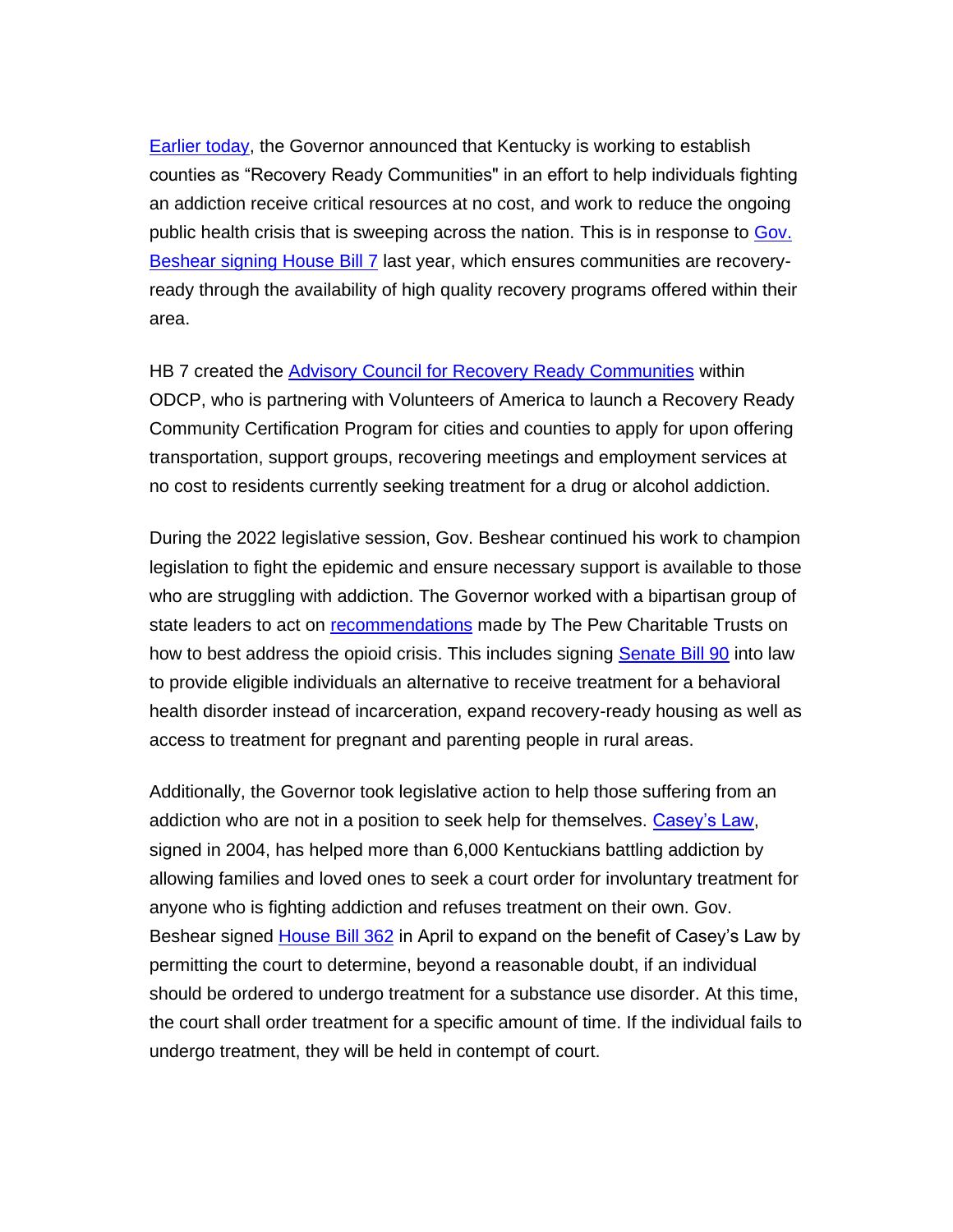[In April,](https://urldefense.com/v3/__https:/kentucky.gov/Pages/Activity-stream.aspx?n=Justice&prId=102__;!!Db6frn15oIvDD3UI!gbHCfbVZgrvk-AVoXzj2AL8CC8fBvaxH9d8g-Enbhd6GxuT6yxh7OcbSBgoGr_QrtTkJddBb_bFlihfogvyXlnGG2WxkovR8f9m8qg$) Gov. Beshear and ODCP announced \$4.9 million in grants to offer comprehensive treatment and recovery services to pregnant and parenting people. This funding will not only help parents recover from opioid addiction, but will also address Neonatal Abstinence Syndrome, a condition caused by an infant going through drug withdrawal.

"The new funding and bipartisan actions will not only allow the Commonwealth of Kentucky to continue the fight against the opioid epidemic, but will also increase the chances of us winning," **Gov. Beshear** said. "We are not only committed to helping those struggling with addiction and recovery; we are committed to helping their families as well."

By the end of this year, ODCP estimates it will have awarded more than \$69 million in grant funding to programs across the state that provide treatment services and recovery programs, as well as employment and job training in the past three years alone. This grant funding will allow Kentuckians the opportunity to get safe and effective treatment easier than ever before.

"This new funding has expanded the ability of ODCP to address the heart of the issue," **Executive Director Ingram** said. "This is not just a matter of getting drugs off the street. Addiction is a mental health issue as well, and we are working to make sure that it is treated as such."

[In February,](https://urldefense.com/v3/__https:/kentucky.gov/Pages/Activity-stream.aspx?n=Justice&prId=88__;!!Db6frn15oIvDD3UI!gbHCfbVZgrvk-AVoXzj2AL8CC8fBvaxH9d8g-Enbhd6GxuT6yxh7OcbSBgoGr_QrtTkJddBb_bFlihfogvyXlnGG2WxkovQAXo6MgQ$) Gov. Beshear announced that, through a federal grant, the Commonwealth of Kentucky and the University of Kentucky are administering Narcan, a brand name for the medicine naloxone, in eight counties at no cost to help reduce overdose deaths. As of today, more than 500 units have been distributed. Eight more counties will be added to the program this summer.

This new funding is in addition to millions of dollars of grant funding announced by the Beshear-Coleman administration in 2021. This includes more than [\\$570,000](https://urldefense.com/v3/__https:/kentucky.gov/Pages/Activity-stream.aspx?n=Justice&prId=56__;!!Db6frn15oIvDD3UI!gbHCfbVZgrvk-AVoXzj2AL8CC8fBvaxH9d8g-Enbhd6GxuT6yxh7OcbSBgoGr_QrtTkJddBb_bFlihfogvyXlnGG2WxkovTzWFZiag$) to the Jeffersontown Police Department and Access to Justice Commission to develop a variety of treatment options; [almost \\$1.2 million](https://urldefense.com/v3/__https:/kentucky.gov/Pages/Activity-stream.aspx?n=Justice&prId=64__;!!Db6frn15oIvDD3UI!gbHCfbVZgrvk-AVoXzj2AL8CC8fBvaxH9d8g-Enbhd6GxuT6yxh7OcbSBgoGr_QrtTkJddBb_bFlihfogvyXlnGG2WxkovTrOetllw$) to implement a project creating pathways to recovery and healing for individuals suffering from addiction;